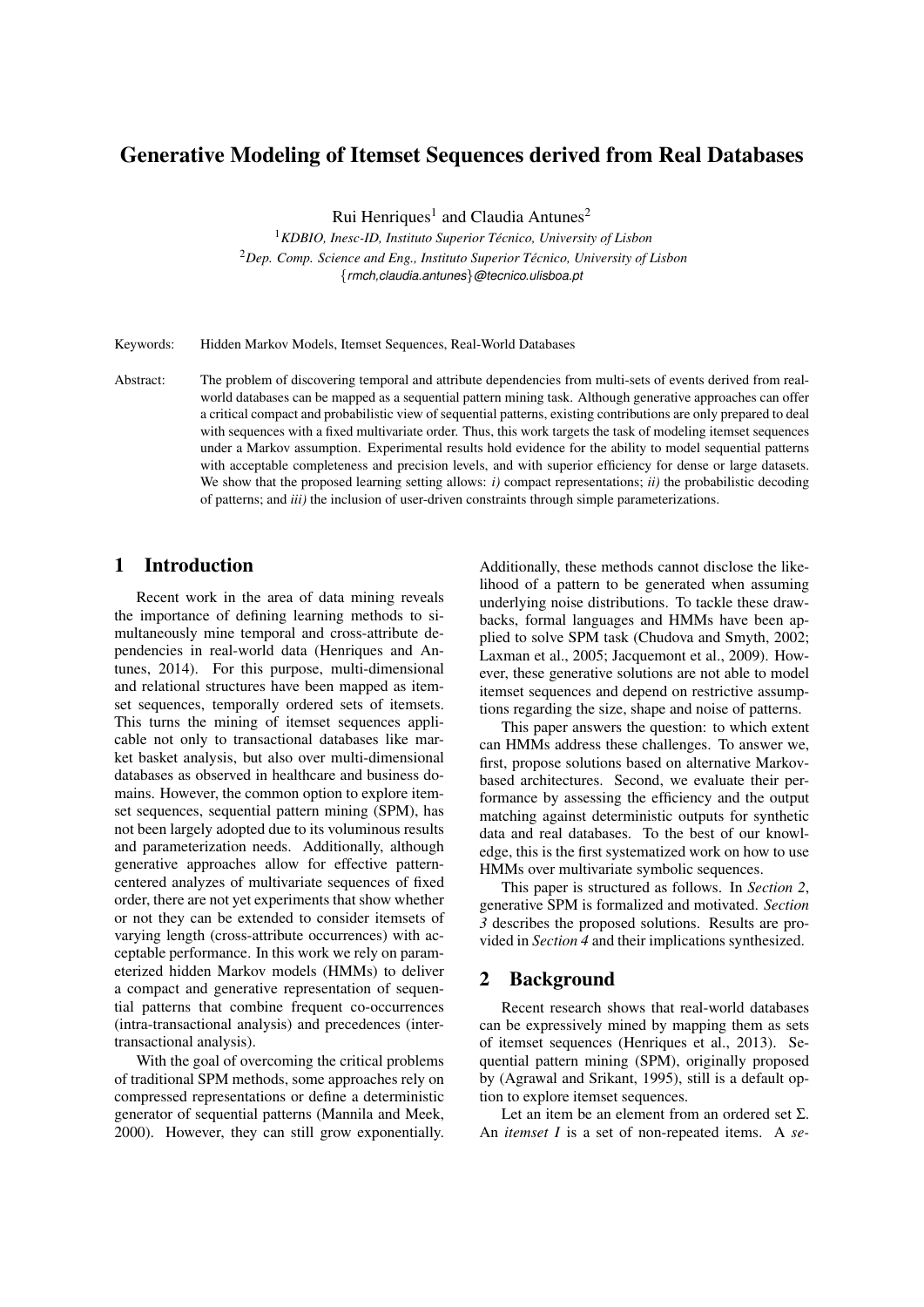*quence s* is an ordered set of itemsets. A sequence  $a=a_1...a_n$  is a *subsequence* of  $b=b_1...b_m$  ( $a\subseteq b$ ), if  $\exists_{1 \leq i_1 < \ldots < i_n \leq m}$ :  $a_1 \subseteq b_{i_1}, \ldots, a_n \subseteq b_{i_n}$ . A sequence is *maximal*, with respect to a set of sequences, if it is not contained in any other sequence of the set. The illustrative sequence  $s_1 = \{a\}$ {*be*}= $a(bc)$  is contained in  $s_2 = (ad)c(bce)$  and is maximal w.r.t.  $S = \{ae, (ab)e\}.$ 

Definition 1. *Given a set of sequences S and some user-specified minimum support threshold* θ*, a se-* $\alpha$ *quence*  $s \in S$  *is* frequent *if contained in at least*  $\theta$  *sequences. The sequential pattern mining task aims for discovering the set of maximal frequent sequences (*sequential patterns*) in S.*

Considering a database  $S = \{(bc) a (abc) d, a(ac)c,$  $cad(acd)$ } and a support threshold  $\theta=3$ , the set of maximal sequential patterns for *S* under θ is  ${a(ac), cc}$ . Traditional SPM approaches rely on prefixes and suffixes, subsequences with specific meanings, and on the (anti-)monotonicity property to deliver complete and deterministic outputs. However, these outputs are commonly highly voluminous and the frequency is a deterministic function (cannot flexibly consider underlying noise distributions).

Alternatives have been proposed, with a first class focused on formal languages and on the construction of acyclic graphs that define partial orders and constraints between items (Guralnik et al., 1998; Laxman et al., 2005). Probabilistic generative models as neural networks, hidden Markov models (HMMs) and stochastic grammars hold the promise to deliver compact representations given by the underlying lattices (Ge and Smyth, 2000). The expressive power, simplicity and propensity towards sequential data of HMMs turn them an attractive candidate.

Definition 2. *Consider a discrete alphabet* Σ*, a firstorder discrete HMM is a pair* (*T*,*E*) *that defines a stochastic finite automaton where a set of connected hidden states*  $X = \{x_1, \ldots x_k\}$  *is expressed by a probability transition matrix*  $T = (t_{ij})$ *, with observable emissions described by probability emission matrix*  $E = (e_i(\sigma)) = (e_{i\sigma})$ *, where*  $1 \le i \le k$ *,*  $1 \le j \le k$  *and*  $\sigma \in \Sigma$ *.* 

Under a first-order Markov assumption, emissions depend on the current state only. Let the system be in state  $x_i$ : it has a probability  $t_{ij} = P(x_j|x_i)$  of moving to *x<sub>j</sub>* state and probability  $e_{i\sigma} = P(\sigma|x_i)$  of emitting σ item. (*T*,*E*) defines the HMM *architecture*.

Preferred emissions and transitions (paths with higher generation probability) are usually associated with regions that may have structural and functional significance. For specific architectures, different patterns such as periodicities or gap-based patterns can be revealed by analyzing the learned  $(T,E)$  parameters (Baldi and Brunak, 2001). Based on this observation, alternative Markov-based approaches have been proposed for the mining of patterns using different: *i)* task formulations, *ii)* assumptions, and *iii)* learning settings (Chudova and Smyth, 2002; Ge and Smyth, 2000; Laxman et al., 2005; Murphy, 2002).

The commonly target *tasks* include the discovery of generative strings<sup>1</sup> as consensus patterns and profiles (across a set of sequences) or motifs (within one sequence). These tasks have been mainly applied to univariate sequences (Chudova and Smyth, 2002; Ge and Smyth, 2000; Fujiwara et al., 1994; Murphy, 2002), with some exceptions allowing numeric sequences with a fixed multivariate order (Bishop, 2006) and graph structures (Xiang et al., 2010). Additionally, the majority is centered on the discovery of contiguous items, not accounting for items' precedences of arbitrary distance.

Previous work by (Laxman et al., 2005; Jacquemont et al., 2009; Cao et al., 2010) provide important principles for the decoding of sequential patterns but both fail to model co-occurrences.

What makes the problem difficult is that few is known a priori about what these patterns may look like. Typically, the number and disposal of precedences and co-occurrences can significantly vary across patterns. State-of-the-art approaches (Chudova and Smyth, 2002; Murphy, 2002) place assumptions regarding the type, length and number of patterns, and commonly assume that patterns do not overlap. These restricted formulations require background knowledge that may not be available.Even so, traditional learning settings of HMMs may still present significant additional challenges to pattern-based tasks. One of them is the convergence of emission probabilities. The spurious background matches in long sequences can lead to false detections, making pattern discovery difficult. The Viterbi algorithm alleviates this problem (Bishop, 2006) but does not guarantee the convergence of emission probabilities. In literature, three *learning settings* have been proposed. (Murphy, 2002) requires emission distributions to be (nearly) deterministic, i.e., each state should only emit a single symbol, although this symbol is not specified. This is achieved using the minimum entropy prior (Brand,  $1999)^2$ . An alternative is to use a mixture of Dirichlets (Brown et al., 1993). Finally, Chudova (Chudova and · Smyth, 2002) introduces a Bayes error framework.

### 3 Technical Solutions

In this section we propose solutions to mine sequential patterns using HMMs without the need to

<sup>&</sup>lt;sup>1</sup>Given an alphabet Σ, a *generative string* is a distribution over  $\Sigma$  allowing substitutions with noise probability  $\varepsilon$ 

<sup>&</sup>lt;sup>2</sup> Assuming  $e_j$  to be multinomial emissions for a  $x_j$  state, entropy is given by:  $H(e_i) = -\sum_{\sigma} e_{i\sigma} log(e_{i\sigma})$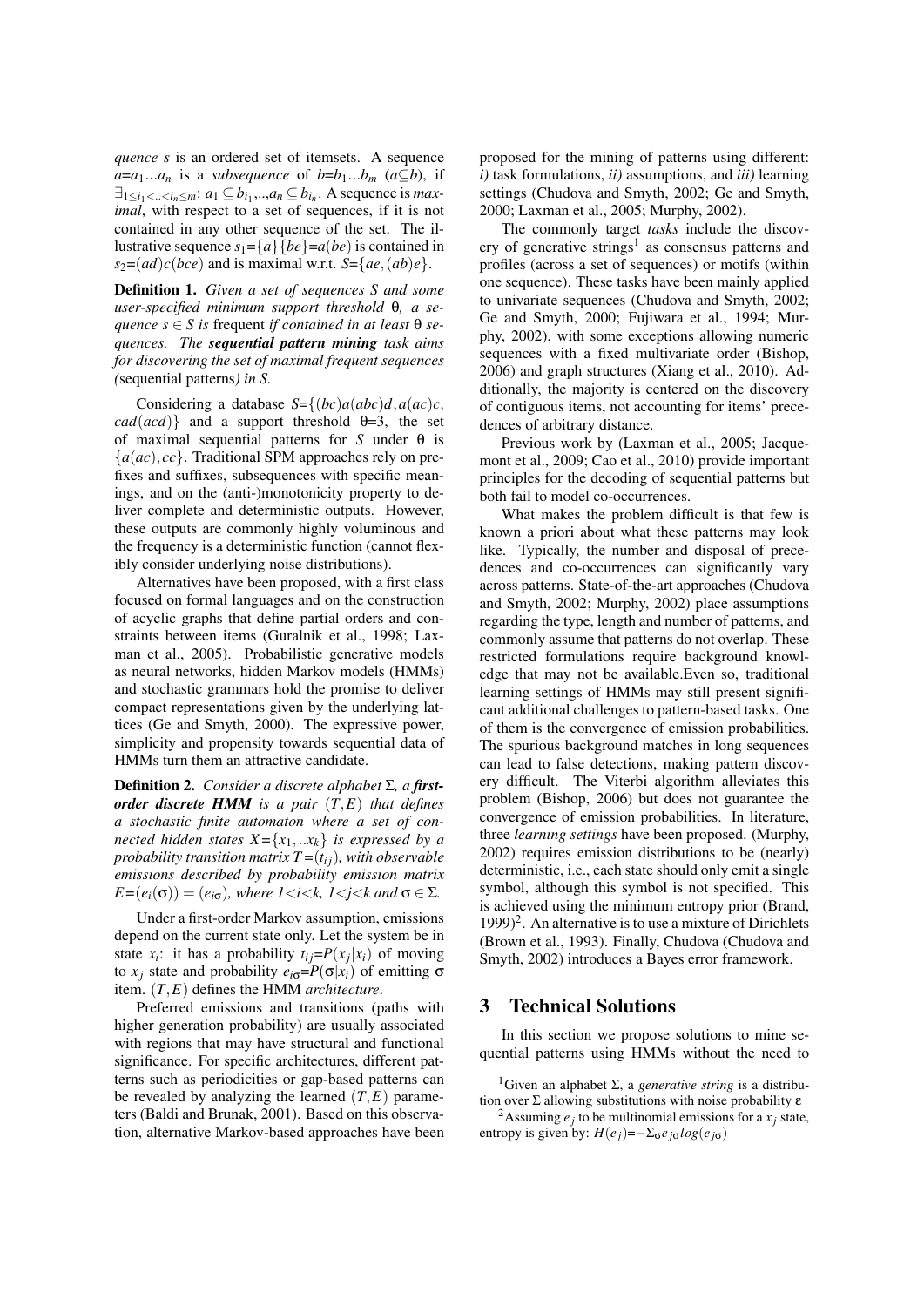

Figure 1: Pattern mining with fully inter-connected arch.

rely on assumptions. We overview existing architectures, propose a simple data mapping for their application over itemset sequences, define initialization, decoding and learning principles, and, finally, incrementally propose more expressive architectures.

#### 3.1 Existing HMM Architectures

The paradigmatic case of pattern mining over univariate sequences is to use fully inter-connected architectures (Baldi and Brunak, 2001), illustrated in Fig.1, plus an efficient method (based on propagation on graphs or dynamic programming) to exploit the model. Such method can retrieve patterns of arbitrary length by exploiting the most probable transitions and emissions. The criteria of whether is frequent or not may either depend on the ranking position of the pattern or on the overall generation probability.

Although the fully inter-connected architecture can be always used as a default option, in order to minimize the introduced problem of emissions' convergence there are alternative HMM architectures with sparser connectivity. A basic architecture adopted for motif discovery in univariate sequences is one that explicitly models the pattern shape and uses a distribution that either guarantees the convergence of emission probabilities, such as in (Murphy, 2002), or allows for a fixed error threshold, such as in (Chudova and Smyth, 2002). An important assumption for these architectures, illustrated in Fig.2, is whether the target pattern emerge from the supporting sequences or/and from the recurrence of the pattern within each sequence. For this case, a new state and transitions  $\{t_{45}, t_{55}\}\)$  need to be included, and  $x_4 \rightarrow x_1$  transition deleted  $(t_{41}=0)$ . Additionally, transition probabilities, *T*, need to be carefully initialized. For instance, the self-loop transitions encode the expected length of the inter-pattern segments by using, for instance, a geometric distribution.

However, this architecture does not support patterns with non-contiguous items. For the discovery of more relaxed patterns, Left-to-Right Architectures (LRAs) (Baldi and Brunak, 2001; Liu et al., 1995) are commonly adopted in biology and speech recognition. LRAs consider both insertions (to allow spar-



Figure 2: Motif discovery with shape-specific architecture



Figure 3: LRA: precedences of arbitrary length

sity) between pattern items and deletions (skip states) characterized by void emissions. Deletions can be used both to skip noisy occurrences or discover patterns with reduced length. With LRAs, a large number of precedences can be retrieved through the analysis of emissions along the main path. These emissions can be though as the set of symbols for aligning sequences. Fig.3 illustrates this architecture. Uniform initialization of transition probabilities without a prior that favors transitions toward the main states should be avoided in order to guarantee that main states are selected (instead of only insert-delete combinations).

#### 3.2 Proposed Solutions

To be able to process itemset sequences under a Markov assumption, we propose a simple mapping of each sequence of itemsets introducing a special symbol for delimiters, Σ∪ {\$}. Illustrating, a sequence of itemsets (*ab*)*ca*(*ac*) is now mapped into a univariate sequence \$*ab*\$*c*\$*a*\$*ac*\$, where \$ is the symbol that delimits co-occurrences.

Under this mapping, we can apply existing HMM architectures prepared to deal with univariate sequences. The retrieval of patterns from the underlying lattices results in combined sequences of both regular items and delimiters. Empty itemsets (sequent delimiters) are removed from the decoded patterns.

#### 3.2.1 Structural principles

. of *transition probabilities*, T, we propose the use of Initialization principles. To define the initialization metrics based on simple statistics over the dataset *S* and on pattern expectations. Fig.2 shows the initializations for motif-oriented architecture where the average length of sequences is 20 items, and where the probability of visiting an item belonging to a pattern is  $\alpha = 33$ , (3)% based on the expected average pattern size (3 items) and recurrence (9 inter-pattern items). When alternative paths are available (as in fully-interconnected architectures), a random weight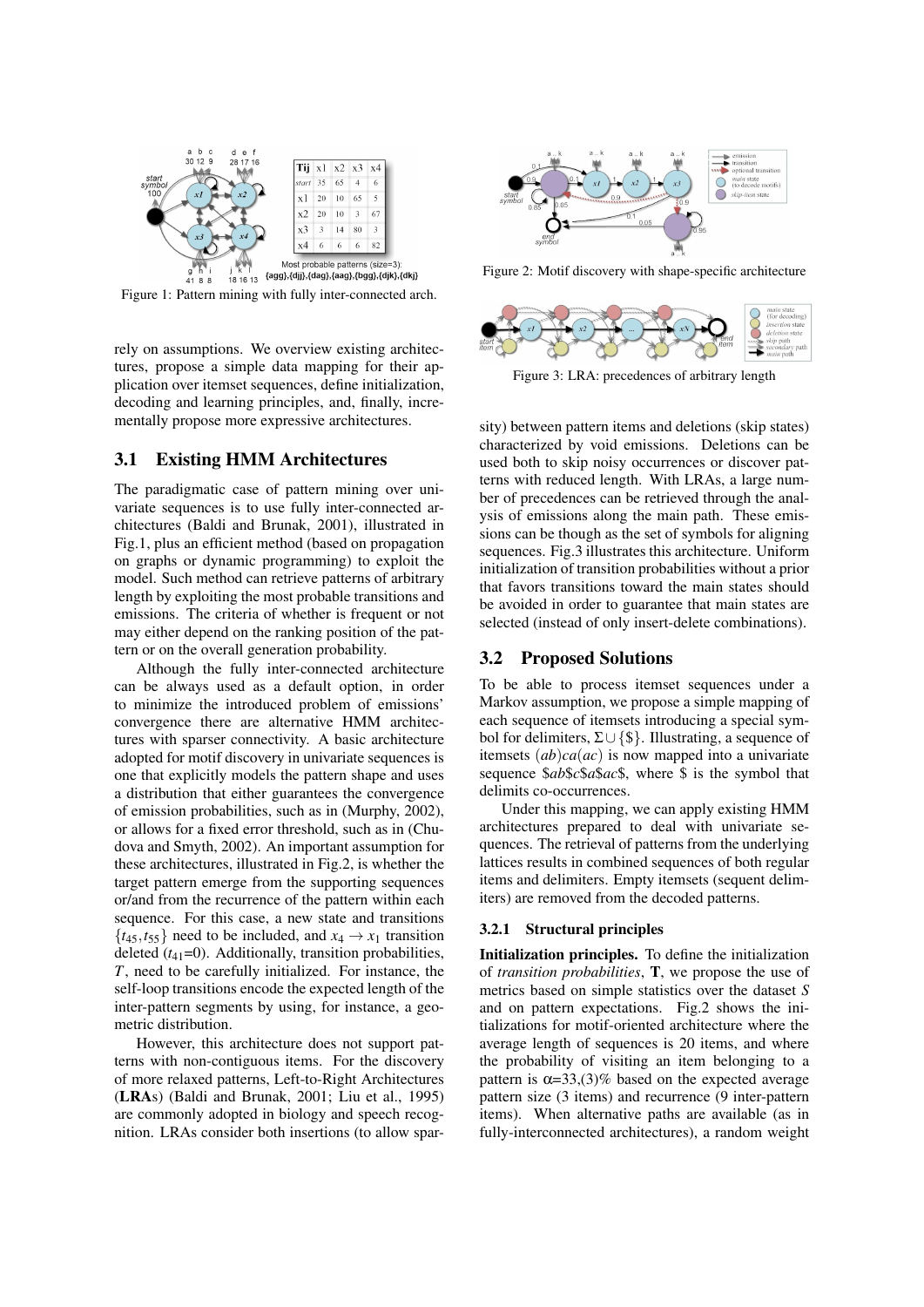$(\epsilon > 0)$  can be added to each transition in order to facilitate the learning convergence.

Finally, the *emission probabilities*, E, should be equal for all the items in order to not bias the learning. The emission probabilities of delimiters should: *i)* slightly increase for fully-interconnected architectures in order to guarantee the distinction between precedences and co-occurrences, and *ii)* slightly decreased for LRAs to avoid that all of the main path emissions converge to the delimiter symbol.

Learning settings. The distribution underlying the learning of emissions probabilities must guarantee strong convergence of emissions for the accurate decoding of patterns, but simultaneously avoid a too strong convergence that limits the coverage of interesting patterns. The use of entropy or Dirichlet distributions offer too strong convergence that restricts the decoding of multiple patterns along the model paths, while the use of the Bayes error rate (Chudova and Smyth, 2002) was observed to be difficult for patterns with significant autocorrelation and with a periodic structure (as *bcbcbc* or *aaaa*). The use of Viterbi (Bishop, 2006) is a good compromise since it guarantees the learning convergence without requiring a too restrictive number of eligible emissions per state.

Decoding principles. Beyond the definition, initialization and learning of the generative model, there is the need to define principles for a robust and efficient decoding of patterns from lattices. First, the use of the anti-monotonic property to prune paths. Second, the use of probability thresholds that traduces the criterion that defines whether a pattern is or not frequent. This threshold should be weighted by the length of the pattern to avoid a bias towards small patterns.

#### 3.2.2 Extending the existing architectures

. as-is using the proposed data mapping and parame-Although the existing architectures can be applied ter initializations, they are prone to decoding errors. Note the case where a state emits a reduced number of items with high probability, but one of these items is the itemset delimiter. For this common case, the distinction between precedences and co-occurrences becomes blurry, in particular if the state has a selfloop transition (as in fully-interconnected architectures). To improve accuracy, we propose new architectures with dedicated states to emit delimiters.

Before introducing them, consider an extension of LRAs where main and insert states only emit regular items, delimited by two states that can only emit the delimiter item with transitions to self-looping states. This architecture, referred as CoIA (Co-occuring Items Architecture) and illustrated in Fig.4, captures intra-transactional patterns by seeing each itemset as



Figure 4: CoIA: discovery of co-occuring items



Figure 5: IPA: discovery of inter-transactional patterns

a univariate sequence. A transition to the initial state can be used to consider the pattern recurrence within a sequence.

Two variations can be considered over this architecture. First, an end state can be linked to the architecture. This guarantees that, at least, one intratransactional pattern per sequence is used to learn the left-to-right emissions. The end state can be implemented by adding an ending symbol at the end of each input sequence. Second, deletion states can be removed. This turns the intra-transactional patterns of fixed length, which simplifies the learning, although it restricts the original potential for decoding patterns of arbitrary length along the main path.

Now consider the proposed Itemset-Precedences Architecture (IPA) illustrated in Fig.5. With this architecture we can model inter-transactional patterns by decoding learned emissions along the main path. Two aspects of IPA should be noticed. First, insert states are used to remove non-frequent items. Second, each state dedicated to emit delimiters has a transition to a self-looping state in order to allow for gaps between itemsets. In this way, we transit from contiguous items to item precedences.

Beyond not capturing intra-transactional patterns, IPA suffers from another drawback. Since there is no guarantee that most of the input sequences will reach state  $x_p$ , the significance of precedences decoded from the first portions of the path is greater than from the last portions. This turns the pattern decoding algorithms more complex as they need to reduce the tolerance (cut-off thresholds) along the path in order to avoid the output of patterns prone to errors.

Similarly to the CoIA architecture, we can consider a variation of IPA that includes deletion states,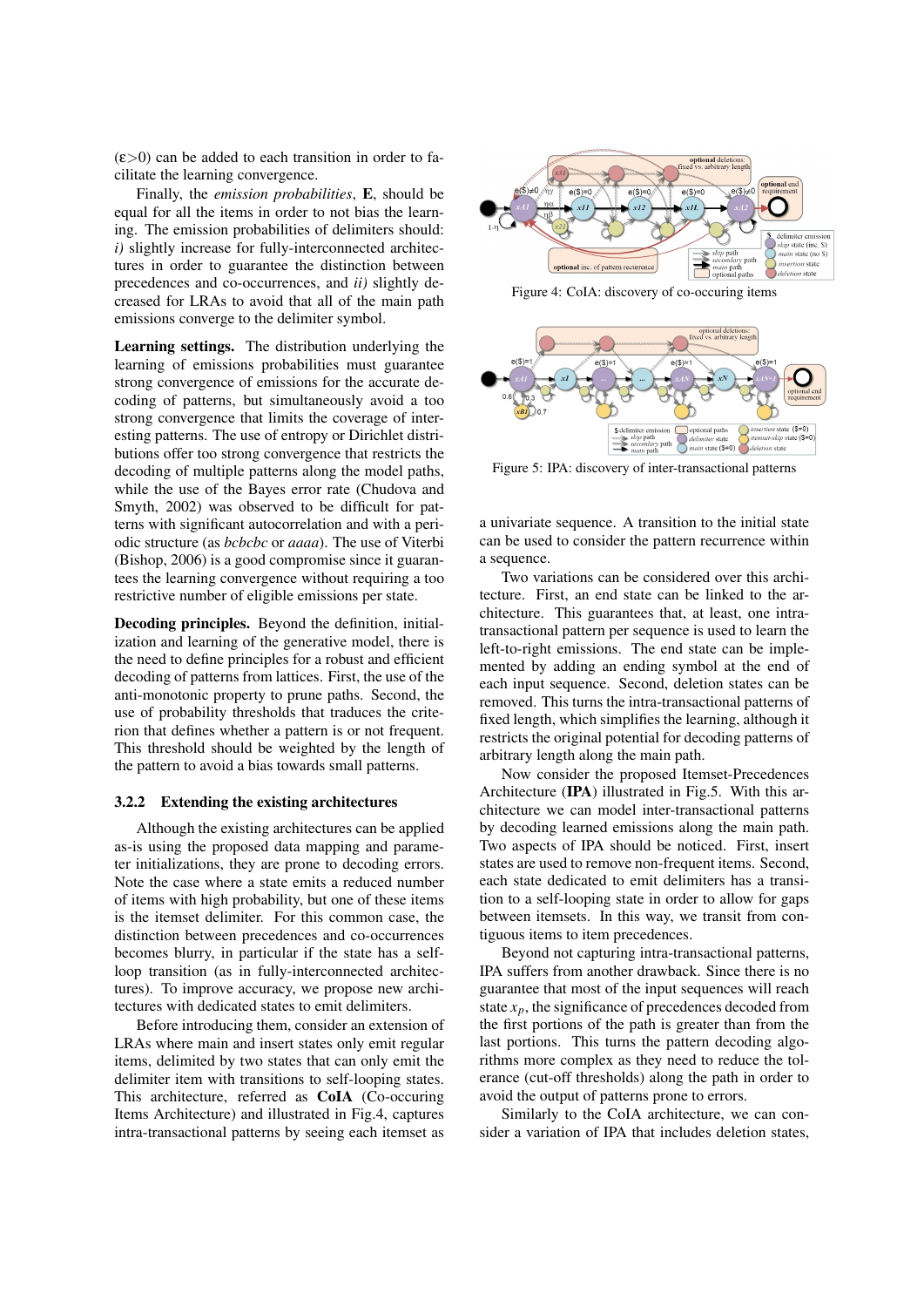

Figure 6: SPA: discovery of sequential patterns

which allows for a well-distributed level of significance for the learned probabilities across regions.

Finally, for the learning of generative models that combine precedences and co-occurrences, we propose the integration of the previous CoIA and IPA architectures. A CoIA architecture is applied between each sequent pair of delimiter states from the IPA architecture. A simplification of the resulting architecture, sequential patterns architecture (SPA), is illustrated in Fig.6. SPA is prone to deliver shapes as the one described by the (*ab*)(*bcd*)*a* pattern.

The number of discovered precedences can be arbitrary by introducing deletion states across delimiter states. The size of the intra-transactional patterns can be also arbitrary (unless the user is interested in specific pattern shapes) by considering deletion states within each CoIA component. Finally, the end requirement or the recurrence within each sequence (loop to initial state) are possible variations.

Beyond reducing the probability of decoding patterns that are not frequent, SPA has a very efficient decoding step. There is only the need to analyze combinations of emissions along the main path.

#### 3.2.3 Convergence of emissions

. CoIA architectures is that they cannot model a large A critical drawback of previous SPA, IPA and number of patterns. These architectures rely on one main path only, where each state commonly emits a reduced number of items with significant probability, which commonly results in a compact set of patterns. This turns this method to be not competitive with deterministic peers and, therefore, of limited utility. Although one can reduce the threshold probabilities of the decoding phase or decrease the convergence threshold of the adopted HMM learning algorithm (to relax the convergence of emissions), this significantly degrades the quality of the output patterns.

A simple solution to avoid this problem is to adopt an iterative scheme, where each iteration is composed of three phases – learning, decoding, and masking of patterns – until patterns cannot be further decoded.

We propose an alternative solution that relies on multiple paths, so the sum of the compact sets of pat-

terns from each path approximates the true number of frequent patterns. The number of paths can be defined by dividing the expected number of frequent patterns by the average number of patterns able to decoded from each SPA component.

#### 4 Results

The target hidden Markov models<sup>3</sup> were adapted from the HMM-WEKA extension prepared for classification (implemented according to (Bishop, 2006; Murphy, 2002) sources). The extensions were implemented using Java (JVM version 1.6.0-24) and the following experiments were computed using an Intel Core i5 2.80GHz with 6GB of RAM.

We adopted synthesized datasets based on IBM Generator tool $4$  by fixing values for all, except one, of the parameters, and by varying the value for the remaining parameter. The default dataset contains *m*=2.500 sequences, with an average of *n*=10 transactions each, each transaction with *l*=4 items on average. The alphabet has 1.000 items. The average length of maximal patterns is set to 4 and maximal frequent transactions set to 2. The values for different sequential patterns and transactional patterns were set to 1.000 and 2.000, respectively. This default setting generates near 10.000 sequential patterns for a support of 1% (with the majority of them having more than 5 items), and more than 400 sequential pattens for a support of 4%. The varied parameters include the number of items per itemsets, the number of itemsets per sequence, and the number of available items (density). These combinatorial set of datasets were tested for the architectures introduced in previous section, whose properties are illustrated in Table 1.

In order to validate if the proposed solutions have an acceptable performance, it is critical to assess *efficiency* of the learning-and-decoding stages against

<sup>3</sup>Software: http://web.ist.utl.pt/rmch/software/hmmevoc <sup>4</sup>http://www.cs.loyola.edu/∼cgiannel/assoc gen.html

| Architecture                | Properties                                                                                                                                                   |
|-----------------------------|--------------------------------------------------------------------------------------------------------------------------------------------------------------|
| Fully Interc.               | 10 states. Delimiter emissions allowed on every state.                                                                                                       |
| LRA                         | Main path with 14 states (max number of items and<br>delimiters in pattern using expectations). Delimiter<br>emissions allowed on main and insertion states. |
| SPA (no end<br>requirement) | Max N precedences with max L co-occurrences each<br>$(N=8$ and $L=4$ are the default data expectations).                                                     |
| SPA (end<br>requirement)    | Max N precedences with max L co-occurrences each<br>$(N=8$ and $L=4$ are the default data expectations).                                                     |
| Multi-path SPA              | Three SPA (end requirement) paths.                                                                                                                           |

Table 1: Tested HMM architectures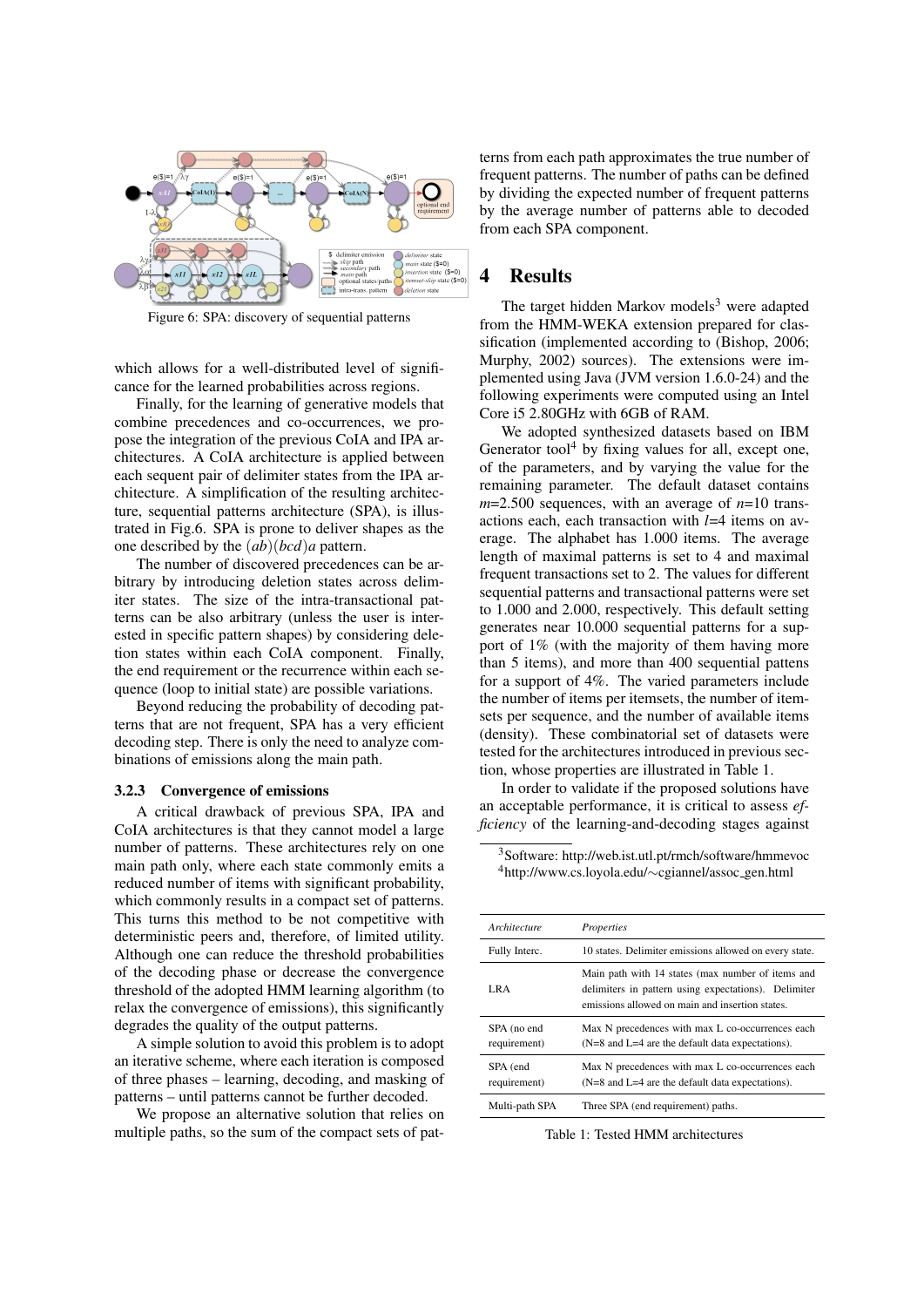

Figure 7: Completeness and precision of alternative architectures for varying minimum support

traditional SPM approaches and their ability to extract all frequent patterns (completeness) and only those ones (precision) (Jacquemont et al., 2009). These metrics provide an understanding on whether is it possible to decode patterns from compact generative models that match the output of deterministic approaches. *Completeness* is the fraction of frequent sequential patterns that were decoded by our approach. *Correctness* or *precision* is the fraction of decoded sequential patterns that are also retrieved by deterministic miners.

*Completeness* = |*GenerativeOut put*∩*DeterministicOut put*| |*DeterministicOut put*| *Precision* = |*GenerativeOut put*∩*DeterministicOut put*| |*GenerativeOut put*|

The provided results for these metrics are an average using 10 datasets per parametrization. Additionally, we statistically tested the significance of the observed differences by using a *paired two-sample twotailed t-Student test* with 9 degrees of freedom.

### 4.1 Completeness-Precision

An initial view on how the generative outputs compare against deterministic outputs for varying levels of support is depicted in Fig.7. When assessing these results against the number of frequent patterns of the dataset, two major observations can be derived. First, our generative approach is able to cover all frequent itemsets with support above ∼5%, and the completeness level degrades for lower supports (2% support delivers >3000 frequent patterns) although the larger architectures can still cover a large number of frequent patterns  $(>1500)$ . Second, precision levels are 100% above 1% of support, which means that our approach is able to only deliver patterns whose frequency is  $>1\%$  – important since generative approaches allow for noisy occurrences. Multi-path SPA is significantly superior than remaining options in terms of completeness, while all the proposed architectures were significantly better than traditional fully-interconnected and LRA architectures in terms of precision.

Completeness. Fig.8 illustrates the completeness of the proposed architectures to capture patterns with support above 4%. Note that an increase of support to 6% results in an approximated levels of 100% for



Figure 8: Completeness of alternative architectures against parameterizable datasets (θ=4%)



Figure 9: Precision of alternative architectures against parameterizable datasets  $(θ=1.5%)$ 

all the architectures across datasets.

Two major observations result from the analysis. First, multi-path and fully-interconnected architectures achieve a good completeness since they can focus on different subsets of probable emissions along the alternative architectural paths. Second, the levels of completeness degrade for higher densities and itemset length. This is a natural result of the explosion of patterns discovered by deterministic approaches under such hard settings. Note that an increase of multi-path SPA to six paths is able to hold completeness levels above 96% for all the adopted settings.

Precision. Fig.9 illustrates the precision of the proposed architectures, that is, the fraction of decoded patterns deterministically frequent (support higher than 1.5%). Note that a decrease of support to 0.8% results in an approximated levels of 100% for all the architectures across datasets. Generative approaches hold high levels of precision  $(>90\%)$  across the majority of dataset settings. There is a slight decrease of precision for short itemsets since the number of deterministic patterns is smaller than the average number of decoded patterns and for large itemsets due to a cumulative decoding error associated with larger patterns and the intra-transactional size constraints adopted for SPA architectures. Additionally, the observed decrease in precision for high levels of sparsity is not only explained by a reduced set of deterministic patterns (potentially smaller than the decoded set) but also by an intrinsic difficulty to guarantee the convergence towards a reduced set of emissions that can block larger decoded outputs. Finally, fully-interconnected and LRA architectures are not as competitive as SPA-based architectures due to the additional error propagation associated from not constraining delimiter emissions to dedicated states.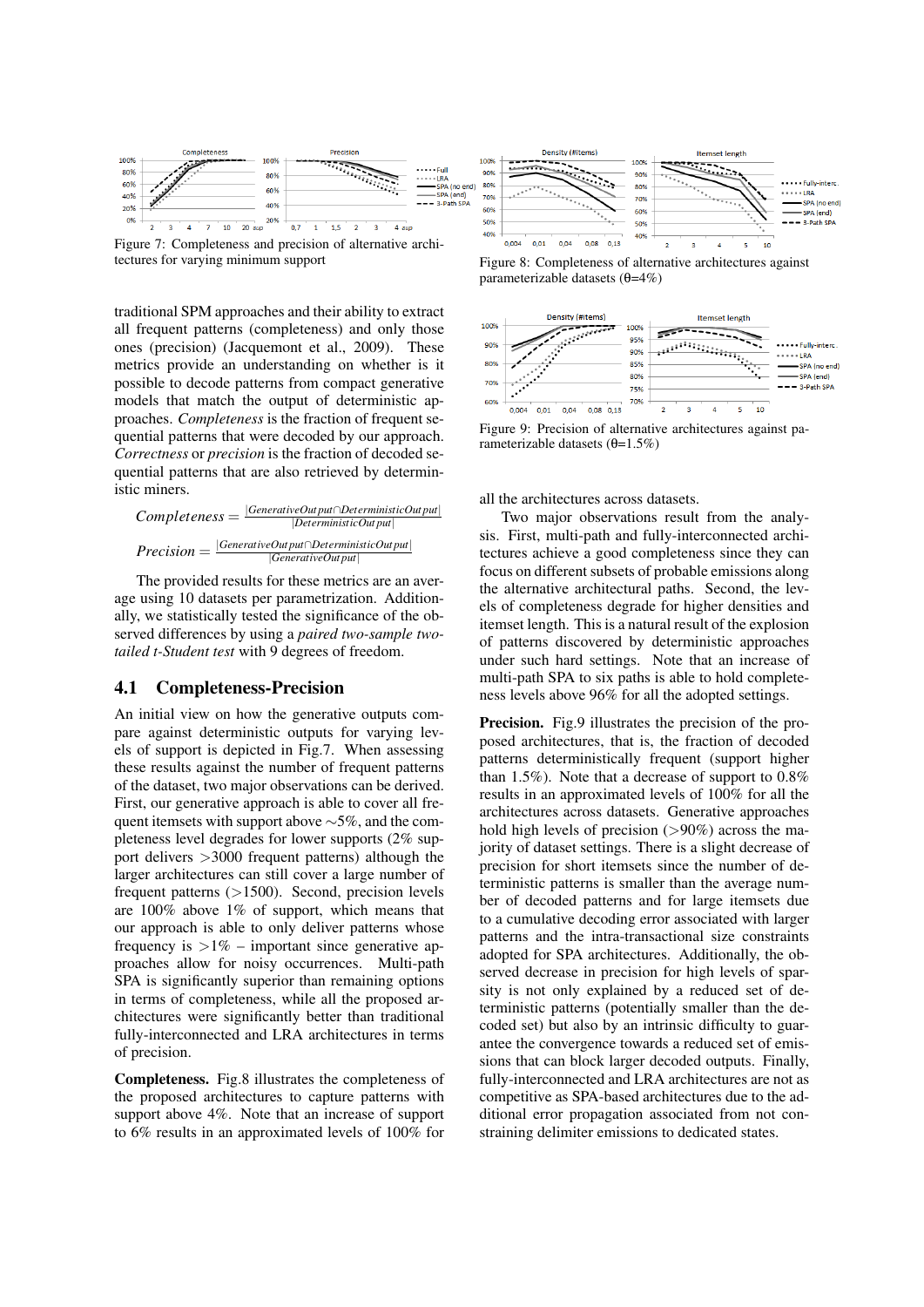

Figure 10: Efficiency against parameterizable datasets

### 4.2 Efficiency

The comparison of efficiency for the alternative architectures against PrefixSPAN<sup>5</sup> (Pei et al., 2001), one of the most efficient deterministic SPM algorithms, applied with a support threshold of 1% is illustrated in Fig.10. Under this threshold, the number of deterministic frequent patterns vary between 1.000 patterns (sparser and smaller datasets) to near 100.000 patterns (denser and larger datasets).

Generative approaches are particularly suitable over dense datasets against deterministic approaches, whose performance rapidly deteriorates for densities above 10%. Datasets with densities beyond 20% are very common across a large number of domains. Interestingly, the performance of the generative approaches does not significantly change with varying densities. This is explained by a double-effect: learning convergence deteriorates with an increased density, but this additional complexity is compensated by a higher efficiency per iteration since there is a significantly lower number of emission probabilities to learn per state.

Additionally, generative approaches scale better with an increased number of itemsets per sequence than PrefixSPAN. Under the default settings, PrefixS-PAN is only efficient for sequences with less than 15 itemsets. Understandably, fully-interconnected and LRA are the most efficient solutions due their inherent structural simplicity.

#### 4.3 Real-world databases

Our approach was applied in sparse and dense realworld databases. Fig.11 illustrates the performance of our approach over itemset sequences derived from the Foodmart data-warehouse<sup>6</sup>. Each itemset sequences is composed of temporally ordered basket sales from a specific customer between 1997-98 (average of 6 items per basket and 6 baskets). Two important observations result from this analysis. First, the best Markov-based architectures are able to achieve 100% precision levels while still being able to recover more than half of the frequent patterns for very low levels of



Figure 11: Completeness-precision for Foodmart dataset

support  $(\theta=0.5\%)$ . Second, for medium levels of support (2%), our generative approach is able to cover all the frequent patterns, although it additionally delivers patterns with a lower support (1.5-2%) that can penalize the precision.

Secondly, we applied our approach over the dense  $Plan$  dataset<sup>7</sup>, which is not tractable for deterministic SPM approaches even when considering a constrained number of instances (<1000). In line with previous efficiency observations, our generative alternatives were able to learn emission and transition probabilities in useful time. In fact, our approach is critical for similar dense cases as it is able to decode patterns based on the most accentuated probability differences across the learned lattices.

#### 4.4 Discussion

Generative SPM approaches provide more scalable principles than deterministic peers to deal with dense datasets and with very large sequences. Even when considering complex architectures, generative approaches tend to perform better in terms of efficiency for dataset with these properties. Additionally, the analyzed precision-completeness levels is over 90% for the most expressive architectures across settings, which guarantees the deterministic significance of the decoded patterns. These are particularly attractive levels knowing that the probabilistic learning of patterns accounts for noisy occurrences that can lead to a substantially different (but similarly interesting) output. The observed performance shows that compact representations of large outputs is possible for SPM over itemset sequences using generative models.

Additionally, these models present three intrinsic properties of interest. *First*, they provide a probabilistic view for the sequential patterns' support that accounts for occurrences under noise distributions. *Second*, the probability of generating any sequential pattern can be assessed on a query-basis. Note that deterministic approaches only disclose support for the frequent patterns. *Third*, the introduction of background knowledge and constraints, as the selection of specific pattern shapes in accordance with domain expectations, can be easily incorporated in the mining process by parameterizing the target architecture.

<sup>5</sup>http://www.philippe-fournier-viger.com/spmf/

<sup>6</sup>https://sites.google.com/a/dlpage.phi-integration.com/ pentaho/mondrian/mysql-foodmart-database

<sup>7</sup>http://www.cs.rpi.edu/∼zaki/software/plandata.gz